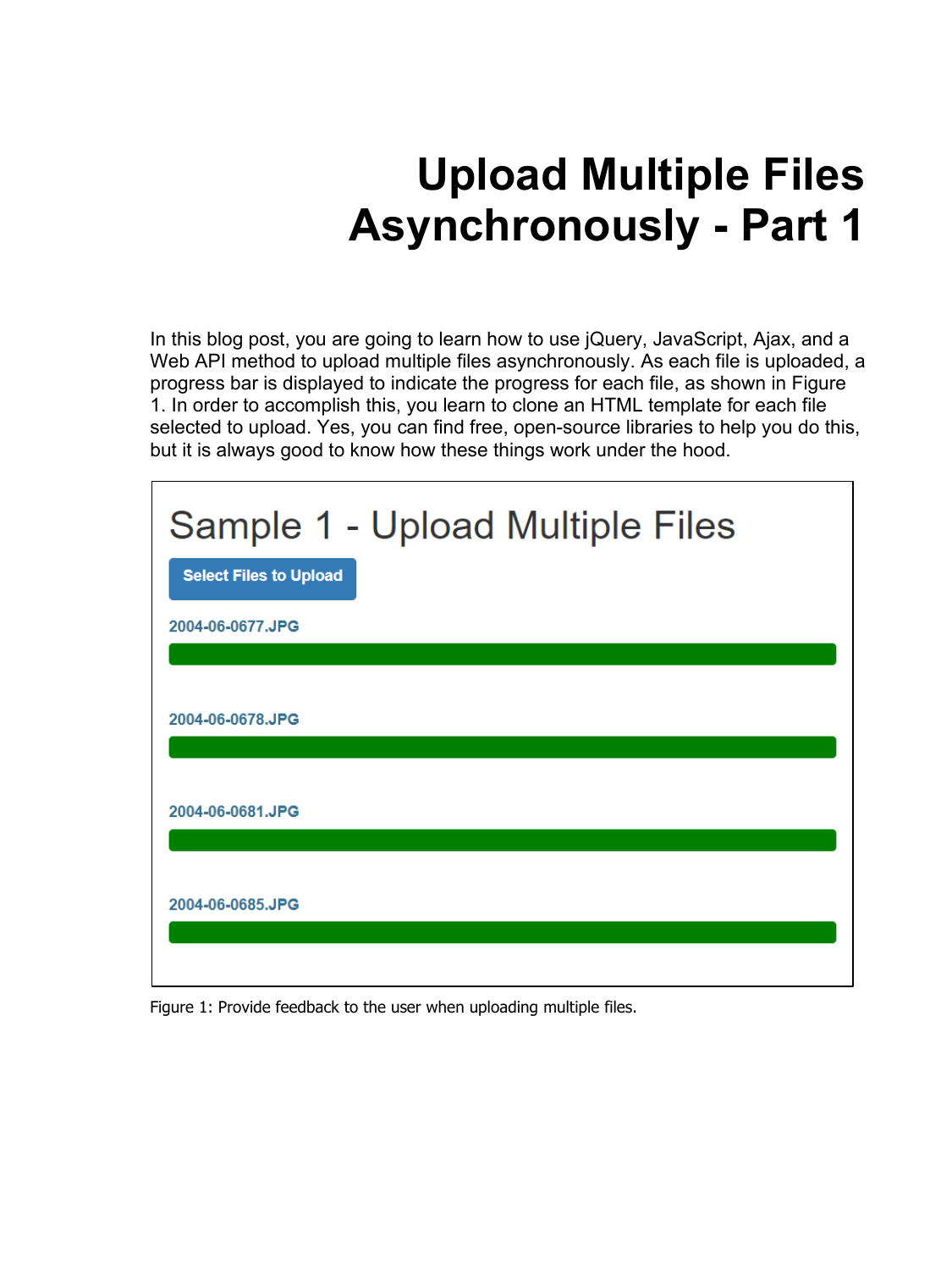### **Working with the File Input Element**

When you add an input element and set the type attribute set to "file", you may add the attribute "multiple" to allow the user to select more than one file at a time for uploading.

```
<input type="file" multiple="multiple" />
```
When you use the file input element, your browser may display this input like the following. However, the look and feel will be different on each browser.

Choose File | No file chosen

If you use the Bootstrap CSS framework, you can make this input look consistent across browsers, as shown below.

**Select Files to Upload** 

For more information on how to style the file input element, read my previous blog post at [https://bit.ly/2ZWv4Ff.](https://bit.ly/2ZWv4Ff)

### **Create HTML Page for Uploading Files**

To build this sample, I am going to use Visual Studio, jQuery, Bootstrap 3.x and the Microsoft ASP.NET Web API. However, feel free to use whatever tools you want. All the front-end code is generic and can be used with any JavaScript framework. While I am using Microsoft's ASP.NET Web API, you should be able to adapt the code to any Web API framework with ease.

To start creating this sample, bring up Visual Studio and select ASP.NET Web Application (.NET Framework) project. Choose the **Empty** template but select the **Web API** option. Using the **NuGet Package Manager**, add Bootstrap 3.4.x to your project. Make sure you are installing Bootstrap 3.4.x and not Bootstrap 4.x. Installing Bootstrap 3.4.x also installs jQuery. After installing these, click on the **Updates** tab in the NuGet Package Manager window and update any packages, except Bootstrap.

Add an index.html page in the root of your project. Locate the <head> element and modify it to look like the following code.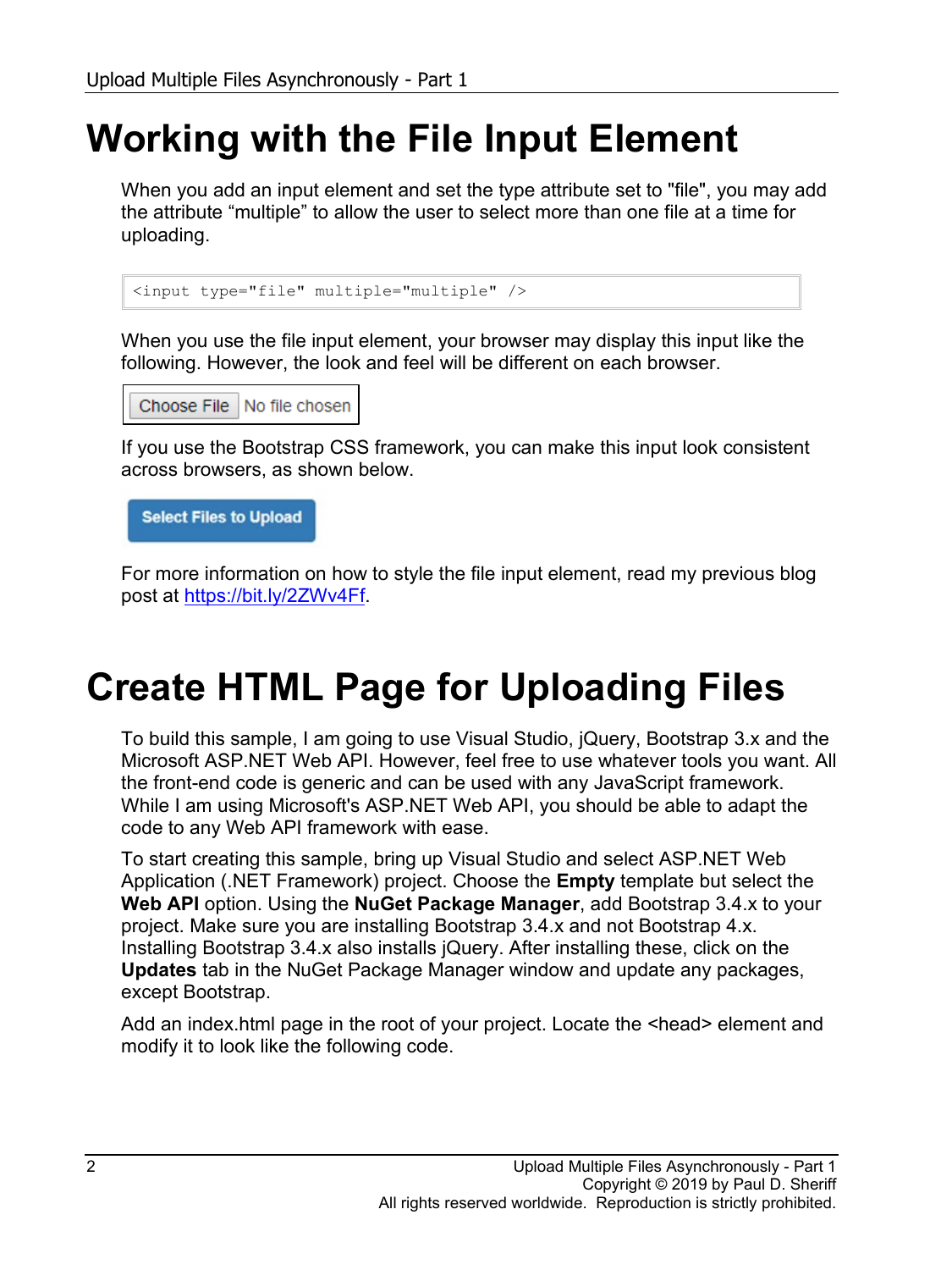```
<head>
 <title>Upload Multiple Files Sample</title>
  <meta charset="utf-8" />
  <meta name="viewport"
        content="width=device-width, initial-scale=1" />
  <link href="/Content/bootstrap.min.css" rel="stylesheet" />
  <link href="/Content/site.css" rel="stylesheet" />
</head>
```
Right mouse-click on the **Content** folder and add a new style sheet named **site.css**. Add the following rule in the site.css file.

```
.progress-extra-space {
   margin-top: 1em;
}
```
Back in the index.html page, just below the <br/>body> element add a <div class="container"> element. This is the main wrapper for Bootstrap to contain all other Bootstrap CSS classes.

```
<div class="container">
  <h1>Upload Multiple Files Sample</h1>
\langle div>
```
#### **Add File Input Element**

Just below the <h1> element, add another <div> with the *class* attribute set to "form-group btn btn-primary". These Bootstrap classes style the file input element to look like a Bootstrap button instead of a normal HTML button. Add a label and an input type within the div. Notice the input element has the *multiple* attribute set. In addition, it has the *style* attribute set to "display:none;". This allows the Bootstrap CSS classes to style the file input element. The *onchange* event calls a method named in a closure "uploadController.uploadFiles()". You are going to add this closure and method a little later in this blog post.

```
<div class="form-group btn btn-primary">
  <label for="fileUploadControl">Select Files to Upload</label>
   <input type="file" 
          id="fileUploadControl" 
          onchange="uploadController.uploadFiles();"
          multiple="multiple" 
          style="display:none;" />
</div>
```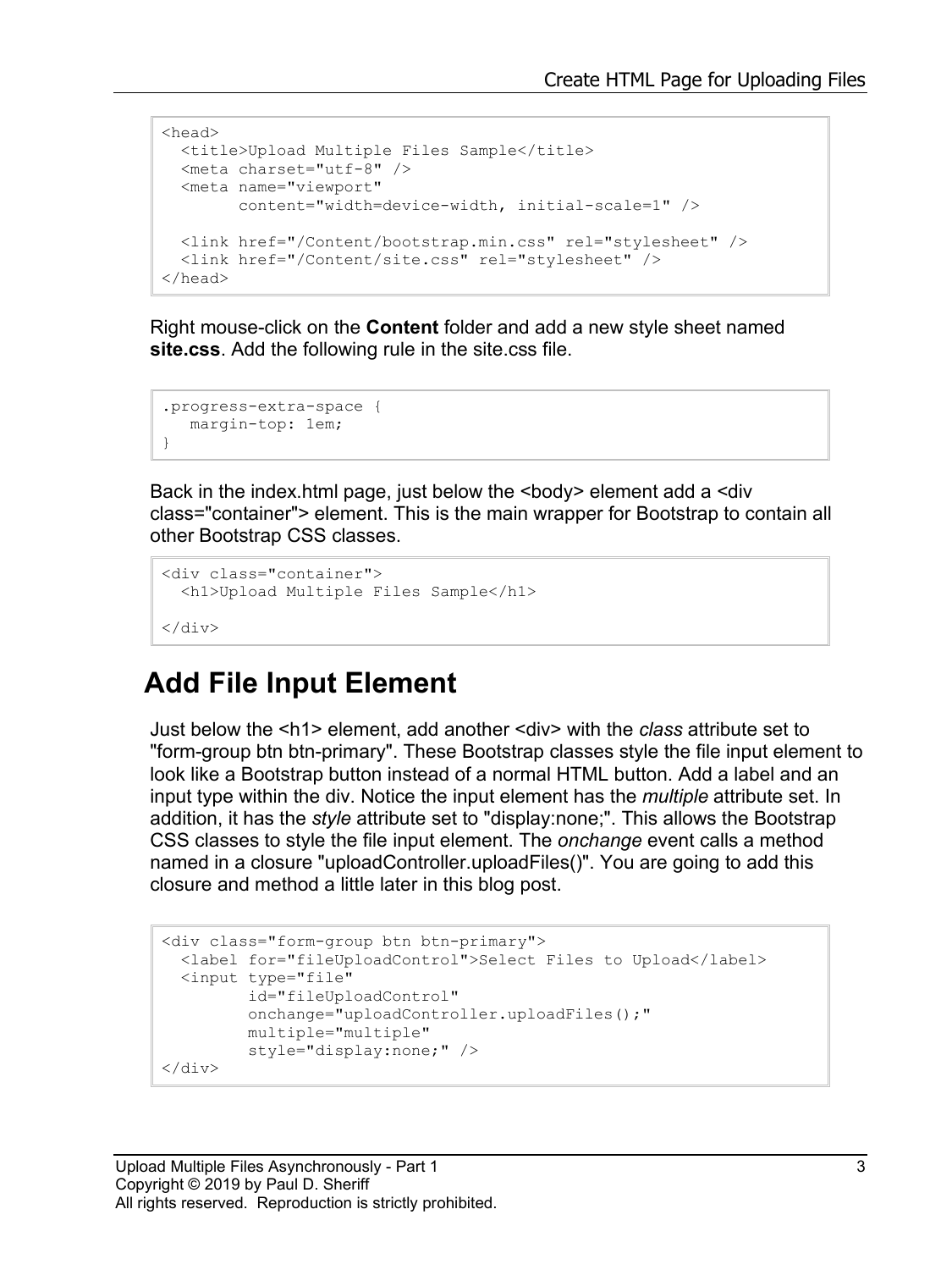#### **Add Area to Display the File Upload Progress**

Below the div that contains the file input element, add another div with an *id* attribute set to "fileUploadProgressArea". Display a label and a progress bar for each file the user selects to upload within this div.

```
<!-- BEGIN: File Upload Progress Area -->
<div id="fileUploadProgressArea">
   <!-- This area is where each file to be uploaded is displayed -->
\langle div\rangle<!-- END: File Upload Progress Area -->
```
#### **Add Template for each Progress Bar**

Below the file upload progress area, add a <script> tag. Set the *id* attribute to "fileUploadProgressTemplate" for this script tag. Also, set the *type* attribute to "text/html". This lets the browser know that this script tag does not contain any executable JavaScript, but plain text that should be ignored. The HTML contained within this script tag is used to display the file name being uploaded and the progress bar as shown in Figure 1.

```
<!-- BEGIN: Display File Upload Progress Template -->
<script id="fileUploadProgressTemplate" type="text/html">
   <div class="row progress-extra-space">
     <div class="col-md-3">
       <label id="fileUploadLabel" class="text-info"></label>
    \langle div>
     <div class="col-md-9">
       <div class="progress">
         <progress id="fileUploadProgressBar"
                    class="progress-bar progress-bar-success"
                    value="0"
                   max="100"
                   style="width: 100%">
         </progress>
      \langle div\rangle\langle div>
  \langle div\rangle</script>
<!-- END: Display File Upload Progress Template -->
```
You are going to write some JavaScript/jQuery code to clone the HTML within this script tag. Once cloned, you are going to insert the cloned HTML into the div tag you created earlier with the *id* of "fileUploadProgressArea".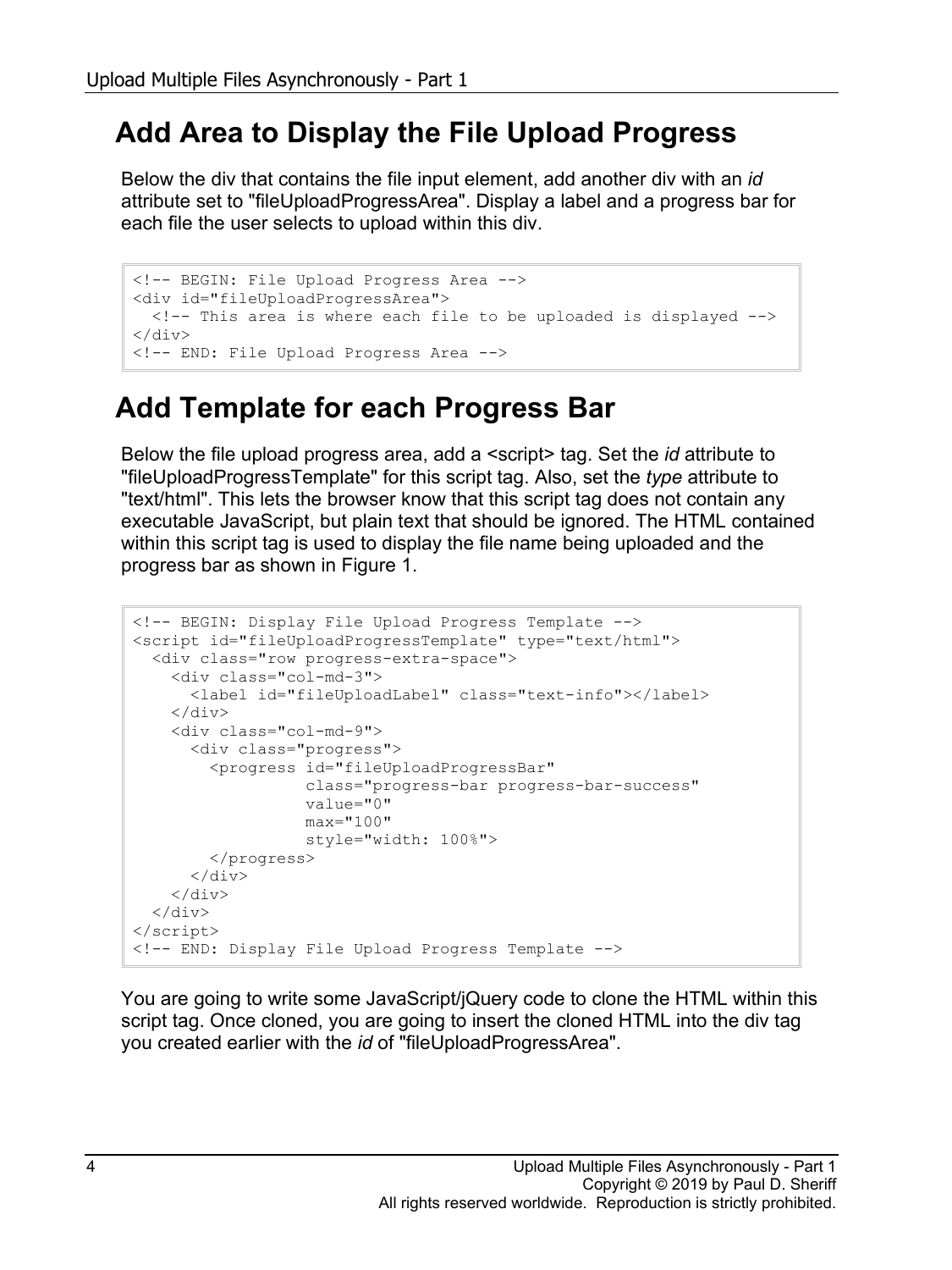### **Add jQuery and Bootstrap**

You are going to need to include references to the jQuery and Bootstrap JS files on your page. Add two more script tags to reference jQuery and Bootstrap from within the Scripts folder where they are installed by NuGet.

```
<script src="/Scripts/jquery-3.4.1.min.js"></script>
<script src="/Scripts/bootstrap.min.js"></script>
```
Make sure you check to see what version of jQuery is loaded after you update all the packages using the NuGet Package Manager. You may need to change the version of jQuery listed above. Also, strictly speaking, Bootstrap does not need to be included on this page for this sample, but I like to include it just in case I use some features of Bootstrap later.

# **The uploadController Closure**

A best practice in JavaScript is to create closures around code. The *uploadController* closure you attached earlier to the onchange event of the file input element is what you are going to write now. To build this closure, add a new <script> tag and add the closure and the stubs of the various methods you are going to write to upload files, display the file name, and show the progress bar.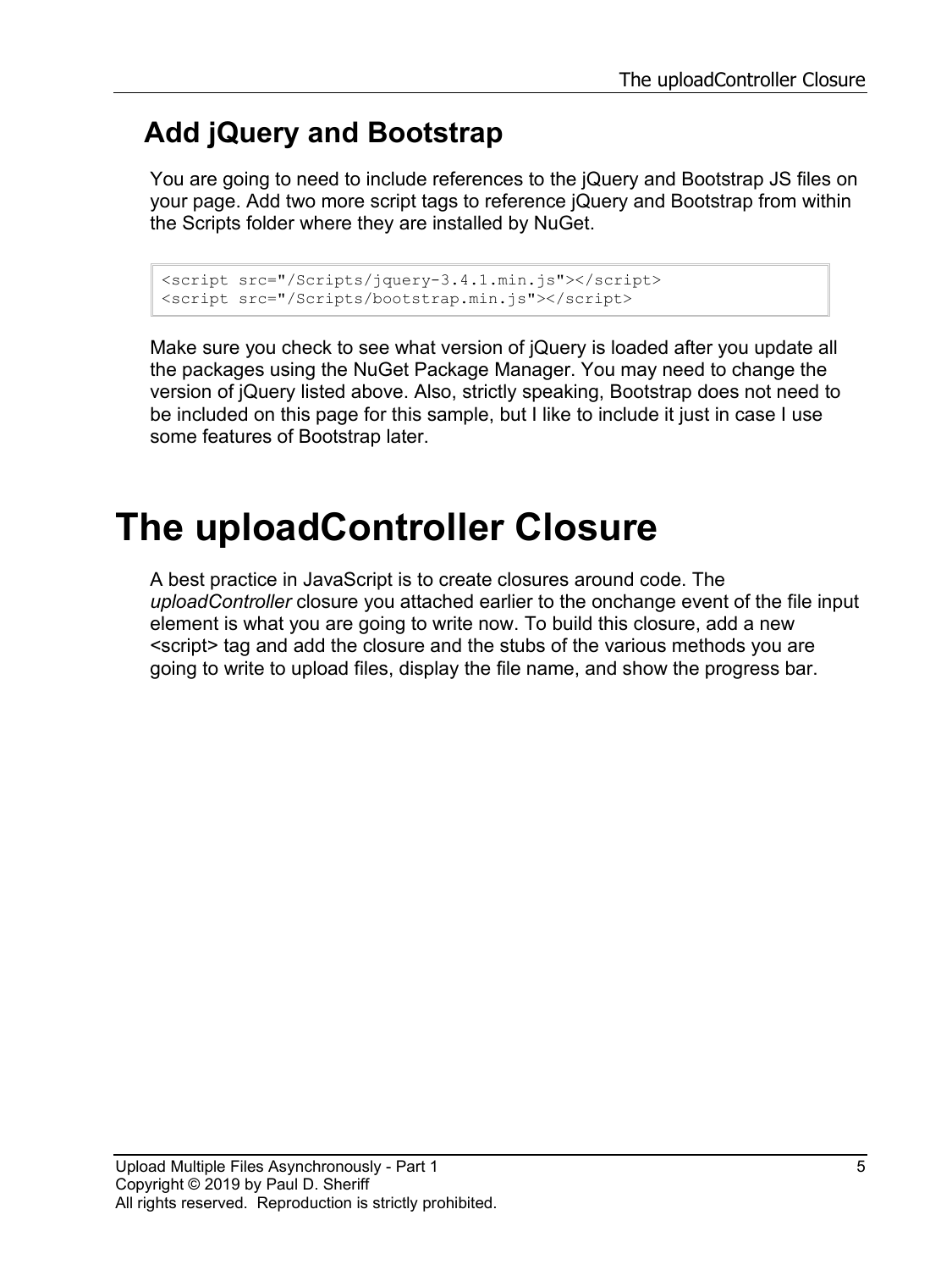```
<script>
   var uploadController = (function () {
     /*************************
     * Private Functions
     *************************/
     function uploadFiles() {
     }
     function cloneProgressBarTemplate(fileToUpload, index) {
     }
     function postFile(data, index) {
     }
     function updateProgressBar(e, index) {
 }
     /*************************
     * Public Functions
     *************************/
     return {
       uploadFiles: uploadFiles
     }
   })();
</script>
```
The uploadFiles() method is the only one that is exposed from this closure. The others are called by the uploadFiles() method. Let's build each one of these methods now.

#### **uploadFiles() Method**

Once the user selects one or more files using the file input element, the onchange event is fired. That event calls the uploadFiles() method. The first thing to do is to grab the collection of files by accessing the files method from the file input element that has the id "fileUploadControl".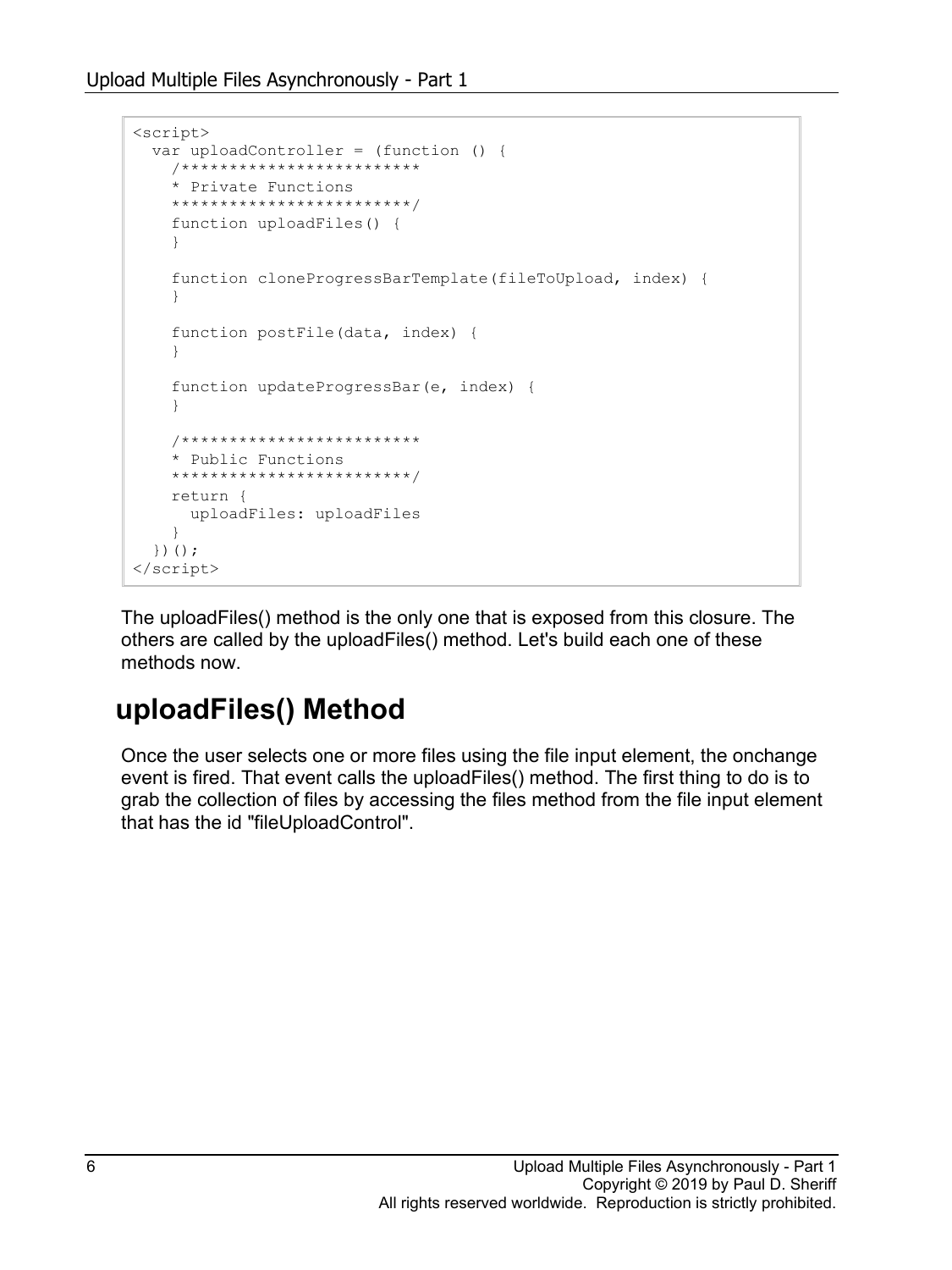```
function uploadFiles() {
  // Get collection of files selected by user
 var files = $("#fileUpdateContentroll") [0].files; // Loop through collection of files selected by user
 for (var index = 0; index < files.length; index ++) {
     // Create new <div> for displaying file name and progress bar
     cloneProgressBarTemplate(files[index], index);
     // Create FormData to post to Web API
    var data = new FormData() ;
     data.append("fileUploadObject", files[index]);
    // Post the form data
    postFile(data, index);
   }
}
```
The file object, file[index] has properties such as name, size, type, and lastModifiedDate. It is this object that is passed to the Web API method as a file object to be uploaded.

The first thing you do with the file object is pass it to the cloneProgressBarTemplate() method to build a label and a progress bar for the current file object to upload. Next, build a FormData object and append the file object to be uploaded. Set the name of this file object to "fileUploadObject". This name is important when you write your Web API method call as it uses this name to retrieve the file object. Finally, the postFile() method is called to make the Ajax call to the Web API and post the file data to the Web API method.

#### **cloneProgressBarTemplate() Method**

As you can see in Figure 1, the file name and a progress bar are displayed for each file selected by the user. The cloneProgressBarTemplate() method is responsible for creating a label and a progress element. Instead of writing JavaScript or jQuery code to create each of the elements required for the label and progress element, you created the complete HTML within the <script> tag with the *id* attribute set to "fileUploadProgressTemplate". It is much easier to layout the HTML within an HTML editor than it is to write the same code using JavaScript.

To create a new DOM element from the HTML within the <script> tag, use the following line of code.

var elem = \$(\$("#fileUploadProgressTemplate").html()).clone();

The variable *elem* is now a new DOM object and you can append that where ever you wish using the append() method. For example, you created an empty <div> tag earlier in this blog post with the *id* attribute set to "fileUploadProgressArea". Use the following line of code to insert this newly cloned DOM object into that <div> tag.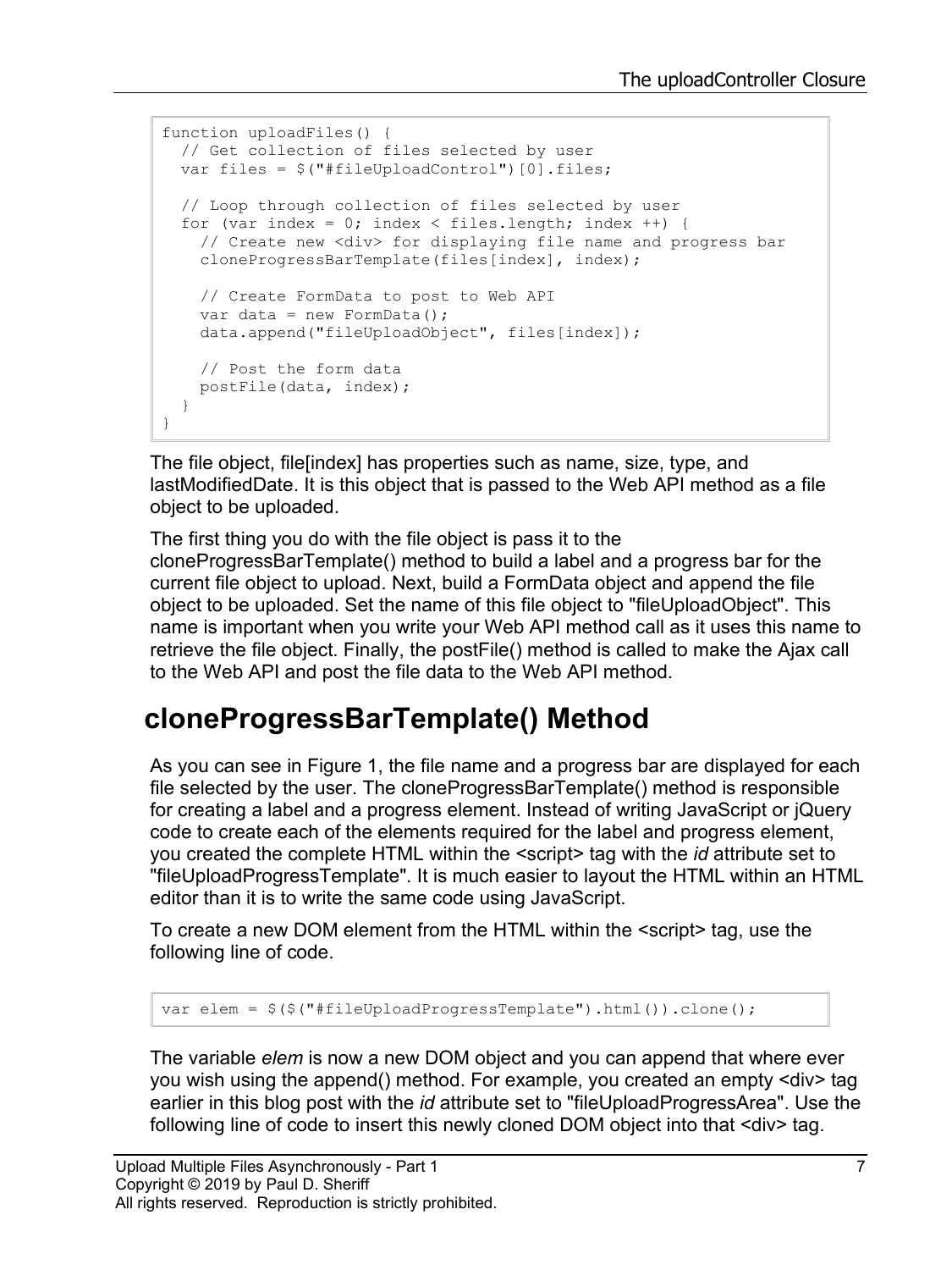```
$("#fileUploadProgressArea").append(elem);
```
If you only needed a single DOM object for a single file, this is all the code you would need. However, you can have multiple file objects selected by the user, so you need to build multiple DOM objects. As you know, you are not allowed to have multiple HTML elements with the same *id* attribute value. Therefore, you pass in the index value of each file along with the file object. You use this index number to create a unique *id* attribute value after you have cloned the HTML.

There are two HTML elements within the <script> tag you are cloning that have *id* attributes; "fileUploadLabel" and "fileUploadProgressBar". You are going to use the find() method on the new DOM element to locate these elements. You then set the *id* attribute to the name of the element plus an underscore () plus the index number. Thus, the first file passed to this method from the uploadFiles() method passes a zero (0) in the index, so the *id* attributes are "fileUploadLabel\_0" and "fileUploadProgressBar\_0" respectively. The second time through, the id attributes are "fileUploadLabel\_1" and "fileUploadProgressBar\_1", and so on.

```
function cloneProgressBarTemplate(fileToUpload, index) {
  // Clone the HTML from the template
  var elem = $($("#fileUploadProgressTemplate").html()).clone();
  // Replace the 'id' attributes with current index number
  $(elem).find("#fileUploadLabel").attr("id",
    "fileUploadLabel_" + index);
  $(elem).find("#fileUploadProgressBar").attr("id",
    "fileUploadProgressBar_" + index);
  // Append this new HTML to the file upload area
  $("#fileUploadProgressArea").append(elem);
  // Display the file name
  $("#fileUploadLabel_" + index).text(fileToUpload.name);
}
```
#### **postFile() Method**

After you have displayed the file name in the label, and you have a progress element on the page with unique id's you are ready to post the file to the Web API. You must pass the FormData object to the postFile() method, but it is very important you pass the index number of the current file being processed. This number is what is used to update the appropriate progress element on the page.

You can see in the xhr function of the Ajax call you setup an event listener for the progress of the file upload. When the Web API sends a status of how much of the file has been uploaded, this data is passed as argument *e* in the function of the event listener. Pass this *e* argument and the index to the updateProgressBar() method to update the correct progress element on the web page.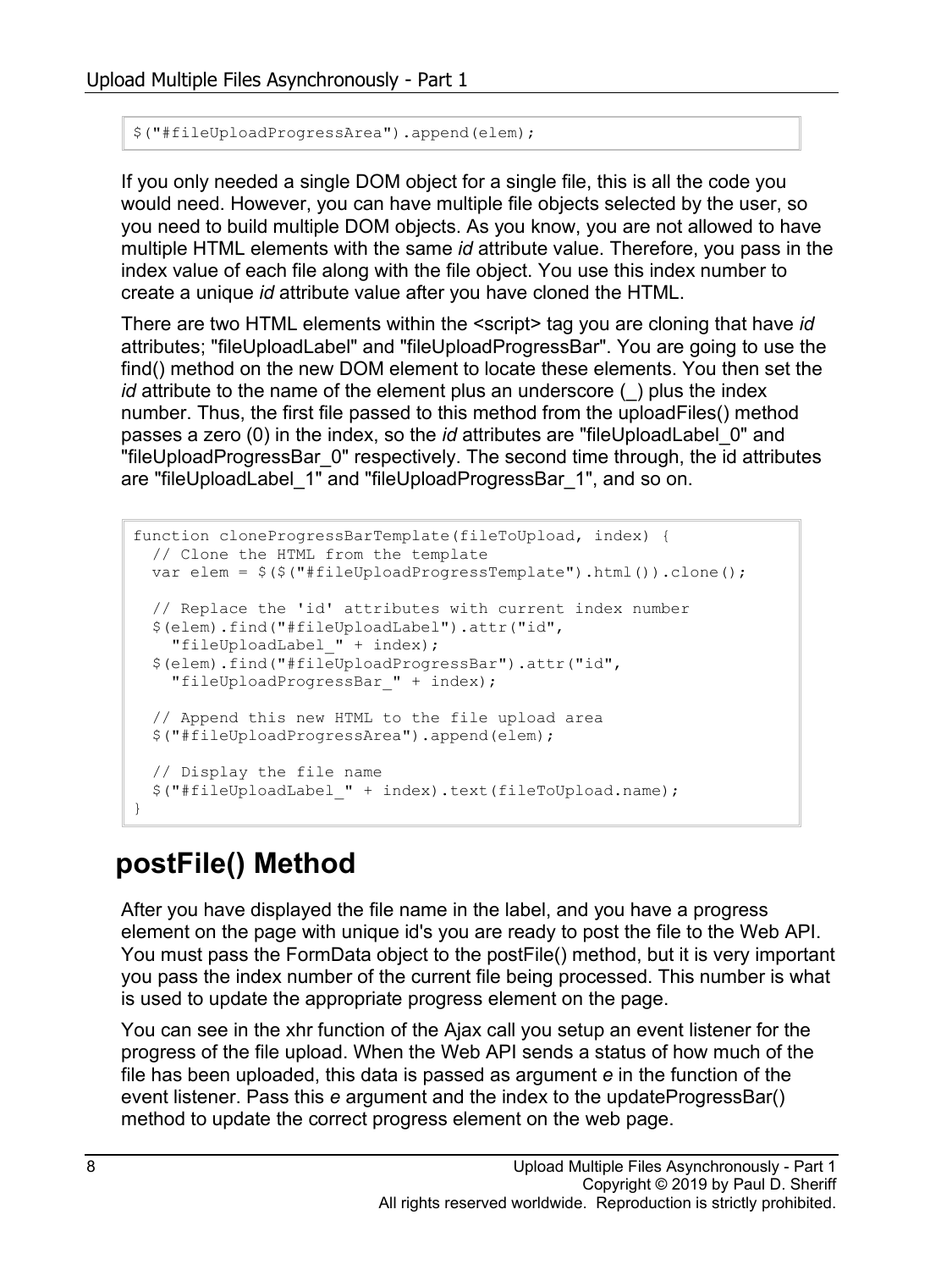```
function postFile(data, index) {
  // Make the Ajax call
   $.ajax({
    url: "/api/FileUpload/UploadFile",
    type: 'POST',
    data: data,
    contentType: false,
    processData: false,
    xhr: function () {
      var req = $.ajaxSettings.xhr();
       if (req.upload) {
         // Setup event listener for any progress info
         // returned from the Web API
         req.upload.addEventListener('progress', function (e) {
           if (e.lengthComputable) {
             // Update the progress bar
             updateProgressBar(e, index);
 }
         }, false);
       }
      return req;
     },
   }).done(function (response) {
    console.log(response);
   }).fail(function (error) {
     console.log(error);
   });
}
```
#### **updateProgressBar() Method**

The updateProgressBar() method calculates the percentage of the data that has been uploaded to the server. It uses this percentage value to set the value of the progress bar element. This forces the browser to update the progress bar. Once the percentage is greater than or equal to 100, set the progress bar value to 100 to ensure it shows the file has been completely uploaded. If you want, you can add another label below the progress bar and once the data is completely uploaded, you can display that label with some text such as "File Upload Complete"

```
function updateProgressBar(e, index) {
  // Calculate current percentage
 var percentage = (e.\text{loaded } * 100) / e.\text{total};
   // Modify the progress bar
   $("#fileUploadProgressBar_" + index).val(percentage);
  // Are we done?
   if (percentage >= 100) {
     $("#fileUploadProgressBar_" + index).val(100);
   }
}
```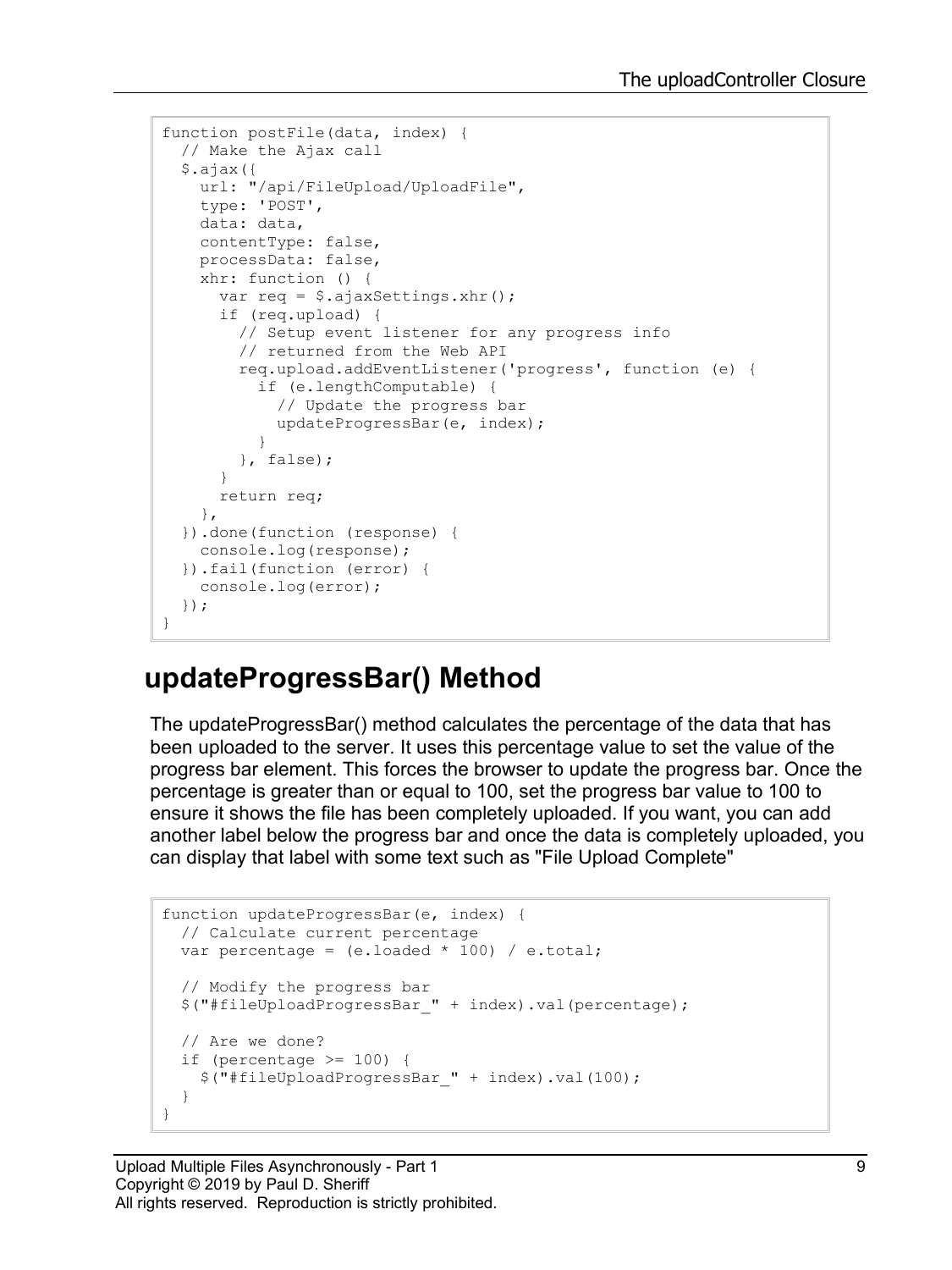# **The Web API Controller**

All the client-side code is in place, so you can create your Web API method to upload your file to now. If you are using Microsoft MVC, right mouse-click on the **Controllers** folder and choose **Add** | **Web API Controller Class (v2.1)** from the context-sensitive menu. Set the name to **FileUploadController** and click the OK button. At the top of the file, remove all the using statements, and just make sure you have the following three at the top.

```
using System.IO;
using System.Web;
using System.Web.Http;
```
Remove all the methods within the FileUploadController class and add the following method signature.

```
public class FileUploadController : ApiController
{
  [HttpPost]
   public int UploadFile()
\{ }
}
```
### **Get the File Object**

To retrieve the fileUploadObject from the FormData object you created in the clientside code, use the Files[] property on the Request object as shown in the code below. This returns to you an object of the type HttpPostedFile. This object is the .NET equivalent of the file object created by the browser.

```
HttpPostedFile fileToUpload = 
   HttpContext.Current.Request.Files["fileUploadObject"];
```
### **Convert Input Stream into a Byte Array**

The posted file contents are sent via an input stream, so you need to read that stream and store the data into an array of bytes. The easiest method to get the bytes of data is to copy into a MemoryStream object. Use the code shown below to request the posted file object and copy the data into a byte array.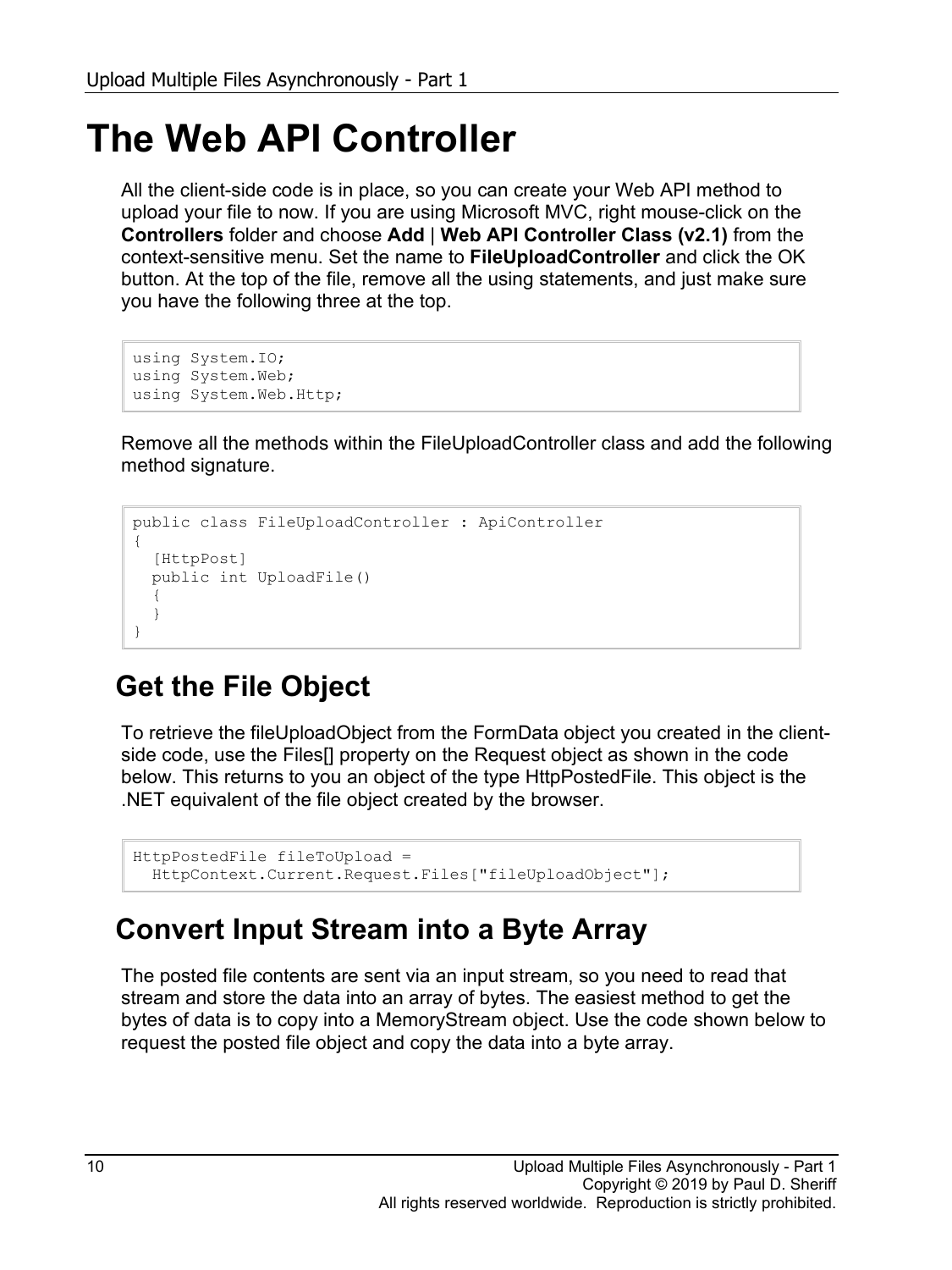```
byte[] contents;
HttpPostedFile fileToUpload = 
  HttpContext.Current.Request.Files["fileUploadObject"];
if (fileToUpload != null && fileToUpload.ContentLength > 0)
{
   // Get the uploaded file contents
  using (MemoryStream ms = new MemoryStream())
   {
     fileToUpload.InputStream.CopyTo(ms);
    ms.Position = 0;
    contents = ms.ToArray();
   }
}
```
#### **File Object Properties**

Just as the file object on the client had properties such as length and file name, so does the HttpPostedFile object. It is useful to gather that data into an object. Instead of creating a real class, for now, just build an anonymous type and store the data from the HttpPostFile object into that anonymous type.

```
// Gather file information into anonymous type
var fileInfo = new
{
  ContentLength = fileToUpload.ContentLength,
  ContentType = fileToUpload.ContentType,
  FilePath = Path.GetDirectoryName(fileToUpload.FileName),
 FileName = Path.GetFileName(fileToUpload.FileName),
  Contents = contents
};
```
Once you have the contents of the file and the file name, store the file on your file server. The complete UploadFile() method is shown in the code below.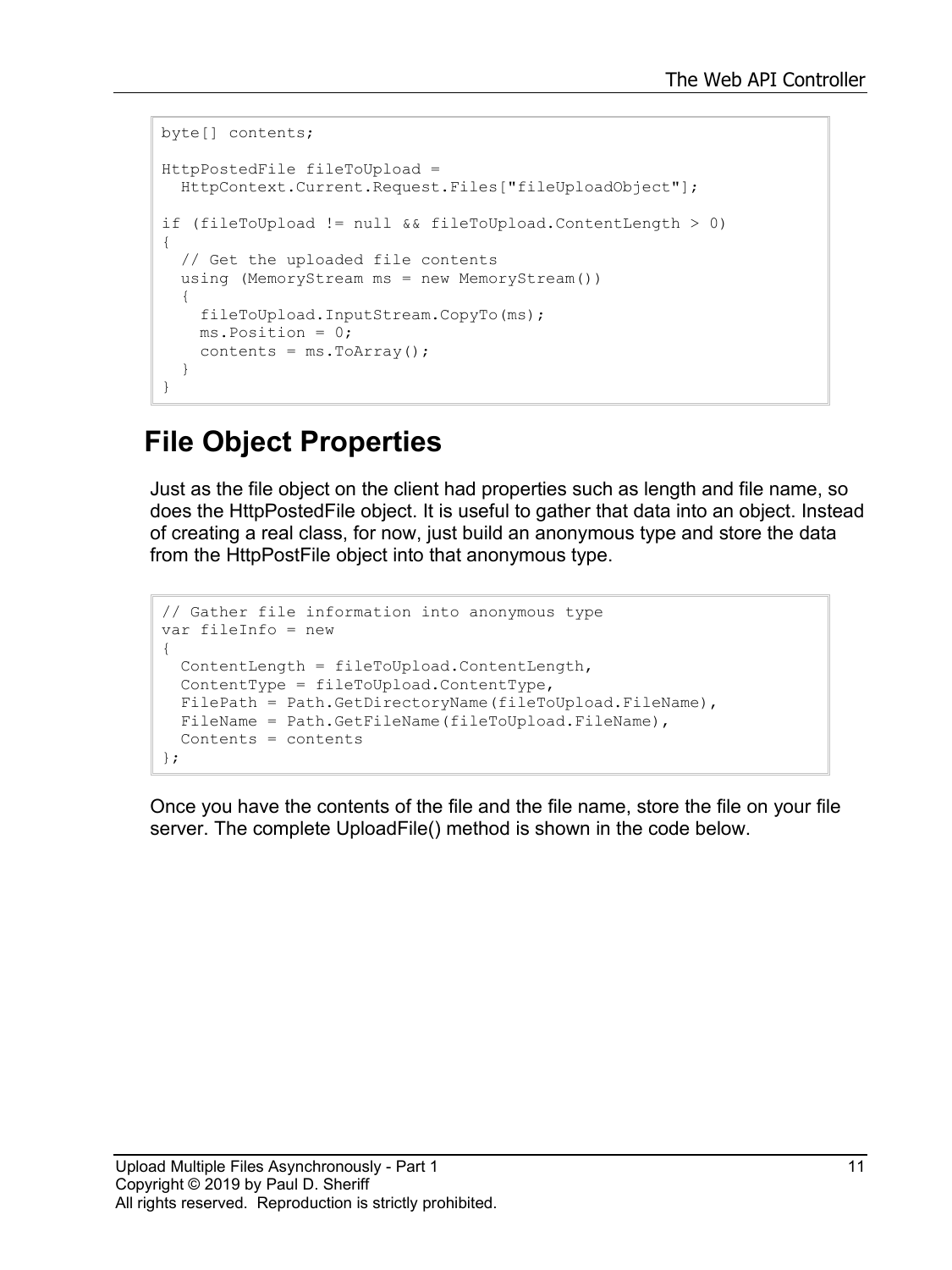```
public class FileUploadController : ApiController
{
   [HttpPost]
   public int UploadFile()
\{ byte[] contents;
     // Retrieve file to upload
     HttpPostedFile fileToUpload = 
       HttpContext.Current.Request.Files["fileUploadObject"];
     if (fileToUpload != null && fileToUpload.ContentLength > 0)
     {
       // Get the uploaded file contents
       using (MemoryStream ms = new MemoryStream())
 {
         fileToUpload.InputStream.CopyTo(ms);
         ms.Position = 0;
        contents = ms.ToArray();
       }
       // Gather file information into anonymous type
       var fileInfo = new
       {
         ContentLength = fileToUpload.ContentLength,
        ContentType = fileToUpload.ContentType,
       FilePath = Path.GetDirectoryName(fileToUpload.FileName),
        FileName = Path.GetFileName(fileToUpload.FileName),
         Contents = contents
       };
       // Write File to Server File System
       var file = HttpContext.Current.Server
                   .MapPath("/UploadedFiles/" + fileInfo.FileName);
       File.WriteAllBytes(file, contents);
     }
     return 0;
   }
}
```
# **Summary**

In this blog post, you learned to upload multiple files using JavaScript, jQuery, and Microsoft ASP.NET Web API. There is not a lot of code required to perform the actual upload but adding a label and a progress bar for each file selected requires you to get a little creative. Using a template of HTML in a <script> tag is a nice way to clone HTML and place it into another section of your HTML page. It is much easier to do this than to write HTML code in your JavaScript.